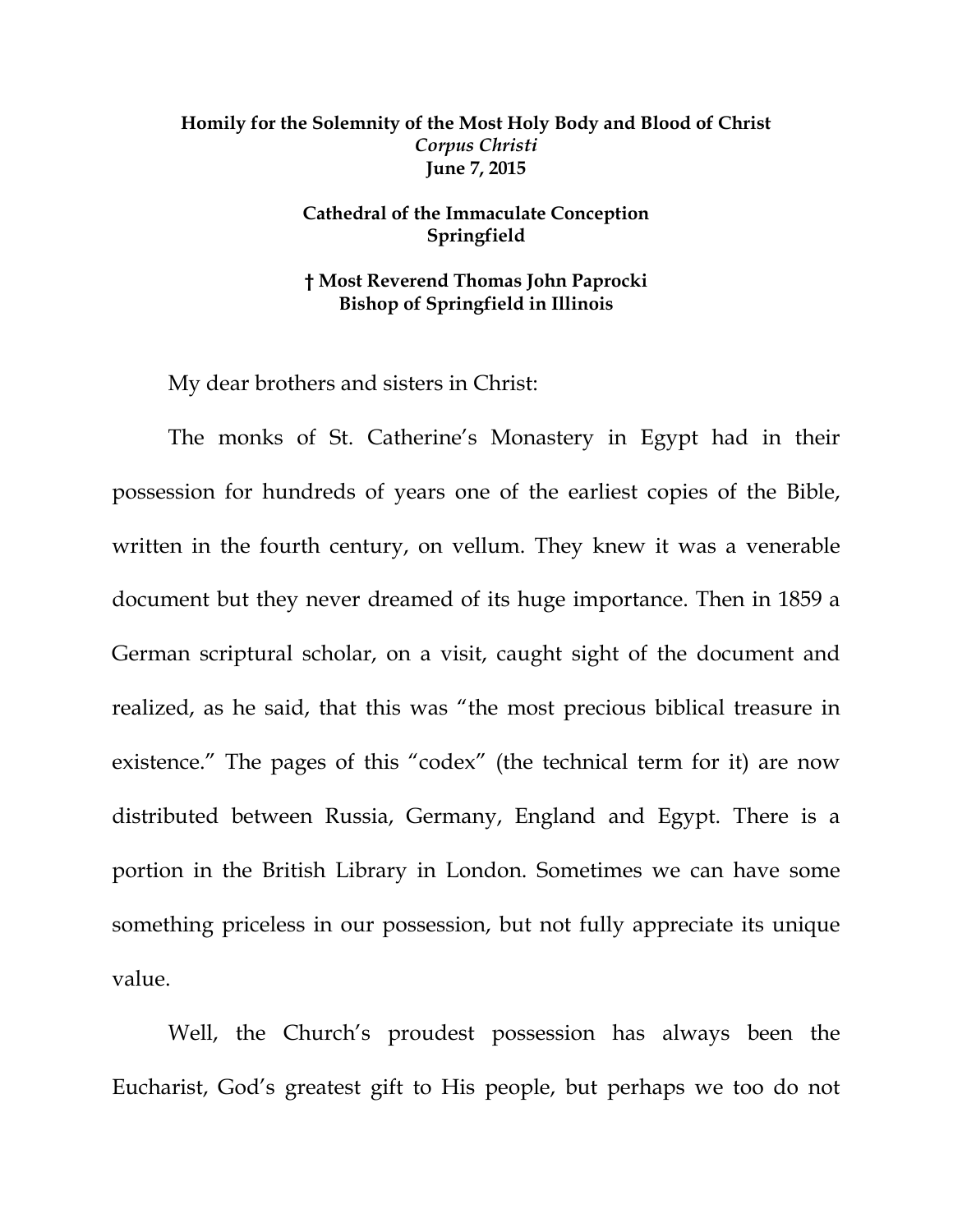always appreciate its unique value. Today's Gospel is a foundation document for us. From the beginning, Christians assembled in private homes and relived the Last Supper; and communion was taken to the sick people who could not come. St. Justin the Martyr describes this for us, and he died in 165 A.D. So the Mass and Holy Communion are as old as the Church herself. As was logical, the custom developed of keeping hosts for Holy Communion somewhere safe, so that they would be available to the priest or deacon in an emergency.

Jesus is present in the Eucharist, even when reserved in the tabernacle. This is the body and blood of the risen and living Lord. He deserves our attention, indeed our adoration, not only at the moment of communion but whenever we come into the church. The greatest saint and scholar of the thirteenth century, Thomas Aquinas, wrote superb hymns in praise of the real presence of Christ in the Blessed Sacrament, some of which we still sing today.

Over the centuries the custom developed of carrying the Blessed Sacrament in procession, for the veneration of believers. This is part of what we do on Holy Thursday evening – we take the Eucharist to the altar of repose, so there is a short procession around the church; but the occasion

2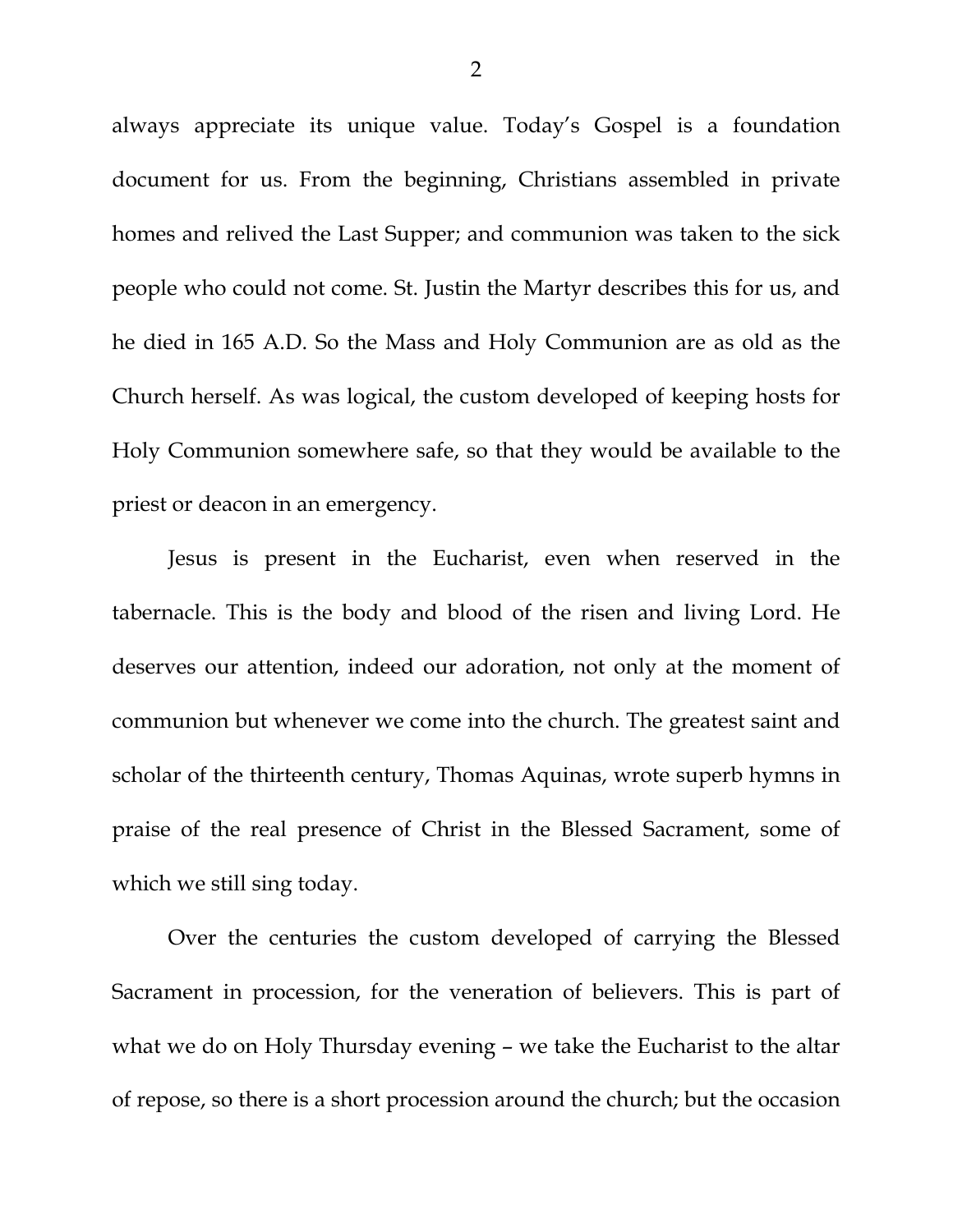is a sad one, because Jesus is beginning His passion. So the Church, waking up to the full dimension of this glorious gift she has always had in her possession, launched the summer feast of *Corpus Christi*, or, as the Church calls it today, "The Most Holy Body and Blood of Christ." In many countries there are processions through the streets, with the Blessed Sacrament exposed in a precious casing called a monstrance: children scatter rose petals, citizens hang colored banners out of their windows, the town band plays.

What about us? In the tabernacle, here, Our Lord is alive and welcoming. The sanctuary lamp, always burning, is a sign of that. Christ invites us to come and spend time with him. The tabernacle is a place for face-to-face encounter, and the face of the Lord is a challenging face, but also a smiling face, an understanding face, an encouraging face, a forgiving face. If we have an hour of exposition, with the Eucharist displayed on the altar, it's a time of opportunity. If we'd lived in Galilee or Jerusalem in the time of Jesus, we would have had the greatest difficulty in getting anywhere near Him, what with the curious crowds and the scores of sick people. If we did get the chance to speak to Him, after thirty seconds someone else would have elbowed us out of the way. Here, in the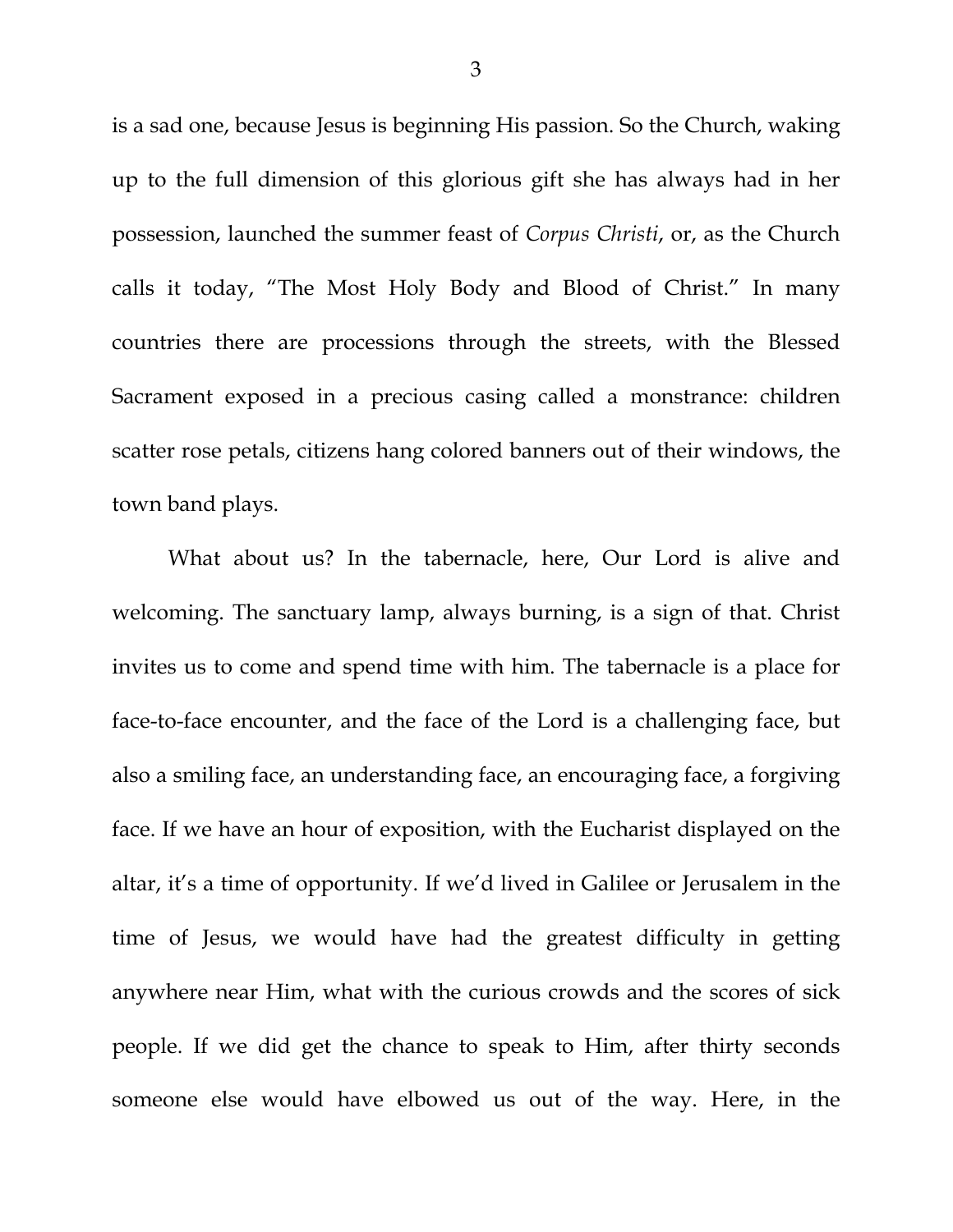Eucharist, we can have that quiet, prolonged, personal conversation that is the heart of all prayer.

Today is a day on which we can focus on the full beauty of this great gift that we are given. Last year to mark this occasion of *Corpus Christi* I published my first Pastoral Letter, *Ars Celebrandi et Adorandi*, On the Art of Celebrating the Eucharistic Liturgy Properly and Adoring the Lord in the Eucharist Devoutly. The Eucharist is essentially God's efficacious action, but we can either cooperate with God's grace by celebrating the Eucharistic Liturgy properly or hinder its effects by failing to do so.

Adoring our Lord in the Eucharist can also be done either devoutly, carelessly or not at all. Those who never adore our Lord in the Eucharist risk becoming indolent and tepid in their relationship with Jesus. Those who adore our Lord but do so in a careless manner at least may start out with the right intention, but miss a golden opportunity to grow closer to Christ. Adoring our Lord devoutly is an expression of our love for God and our gratitude for His love and for all the gifts of His creation.

Growth in the Church is fostered through beauty in the liturgy. The command of Our Lord to increase the number of His followers everywhere is clear when He said, "Go and make disciples of all nations" (Matthew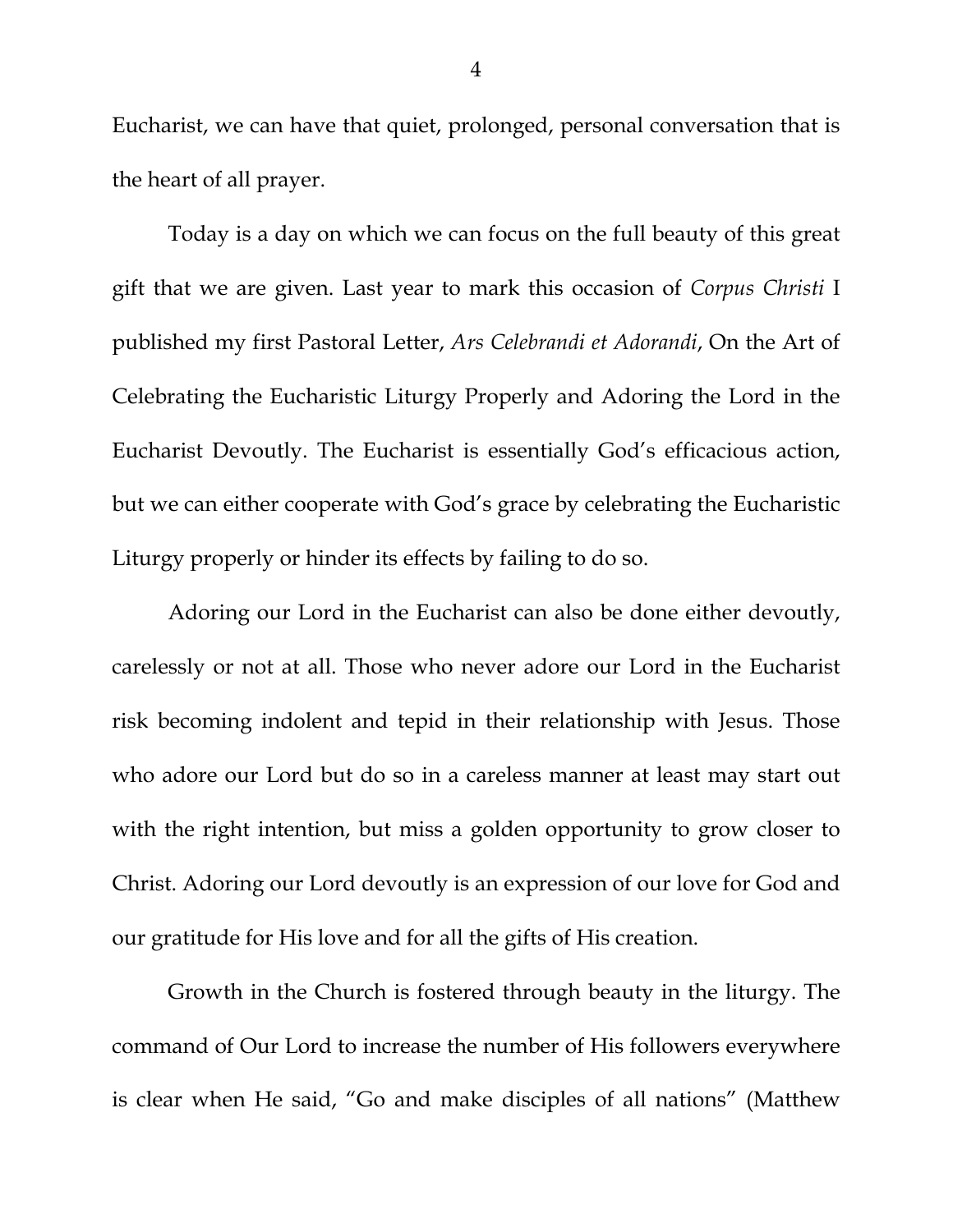28:19). The beauty of our church edifices, magnificent works of religious art and the graceful celebration of the liturgy, accompanied by harmonious music, inspiring homilies and the active participation of the faithful, are the foundational elements that attract people to the liturgy. The great Pope Saint John Paul II also called our attention to the *ars celebrandi* in his Encyclical letter on the Eucharist in its Relationship to the Church, *Ecclesia de Eucharistia*, in which he said: "No one is permitted to undervalue the mystery entrusted to our hands: it is too great for anyone to feel free to treat it lightly and with disregard for its sacredness and its universality."1

 Pope Benedict XVI spoke eloquently about the meaning of the *Corpus Christi procession for contemporary Catholics in his homilies for the feast.* The sacrament of the Lord's Body and Blood always "goes above and beyond the walls of our churches." The procession blurs the separation between what we do inside the church, and what we do outside: we immerse Christ, so to speak, "in the daily routine of our lives, so that he may walk where we walk and live where we live." Pope Benedict declared, "The procession represents an immense and public blessing for our city."2

 In his homily for *Corpus Christi* celebrated this past Thursday in Vatican City, Pope Francis focused on the Eucharist as spiritual

5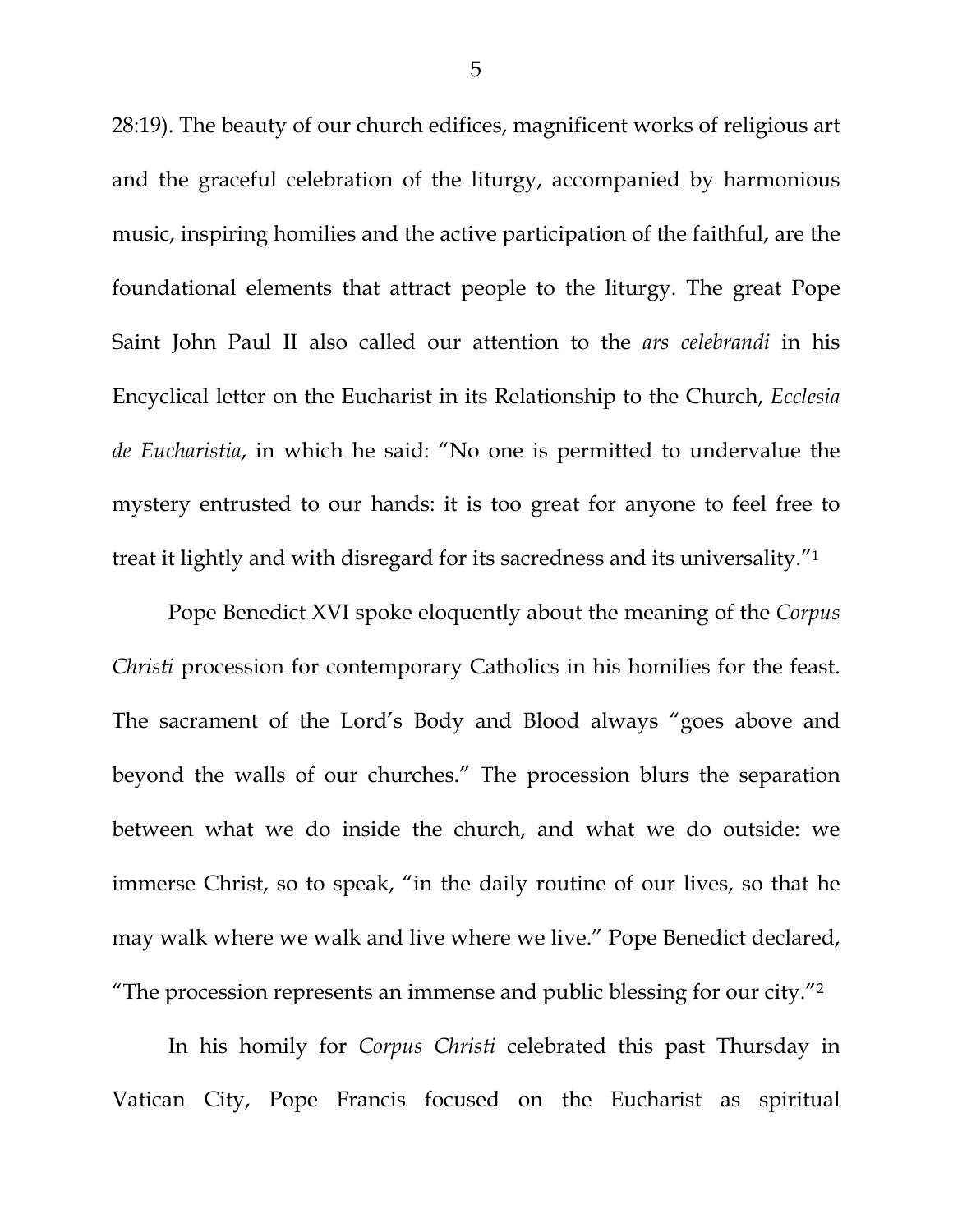nourishment, and on the Eucharistic feast as a moment to celebrate the freedom to worship God fittingly. The Holy Father said that on the "feast of *Corpus Domini*, we have the joy not only of celebrating this mystery [of the Eucharist], but also of praising Him and singing in the streets of our city. May the procession we will make at the end of the Mass, express our gratitude for all the journey that God has allowed us to make through the desert of our poverty, to take us out of slavery, by nourishing us with His love through the Sacrament of his Body and the Blood."

 The Holy Father concluded with a call for solidarity with all those who do not have such freedom. "In a little while," he said, "we shall walk along the way, let us perceive ourselves in communion with our many brothers and sisters who do not have the freedom to express their faith in the Lord Jesus. Let us feel ourselves united with them, let us sing with them, praise with them, adore with them. And we venerate in our hearts those brothers and sisters from whom the sacrifice of their lives has been required for fidelity to Christ: let their blood, united to that of the Lord, be a pledge of peace and reconciliation for the whole world."3

As you receive Holy Communion today and participate in our *Corpus Christi* procession, remember the elegant and simple words of Saint